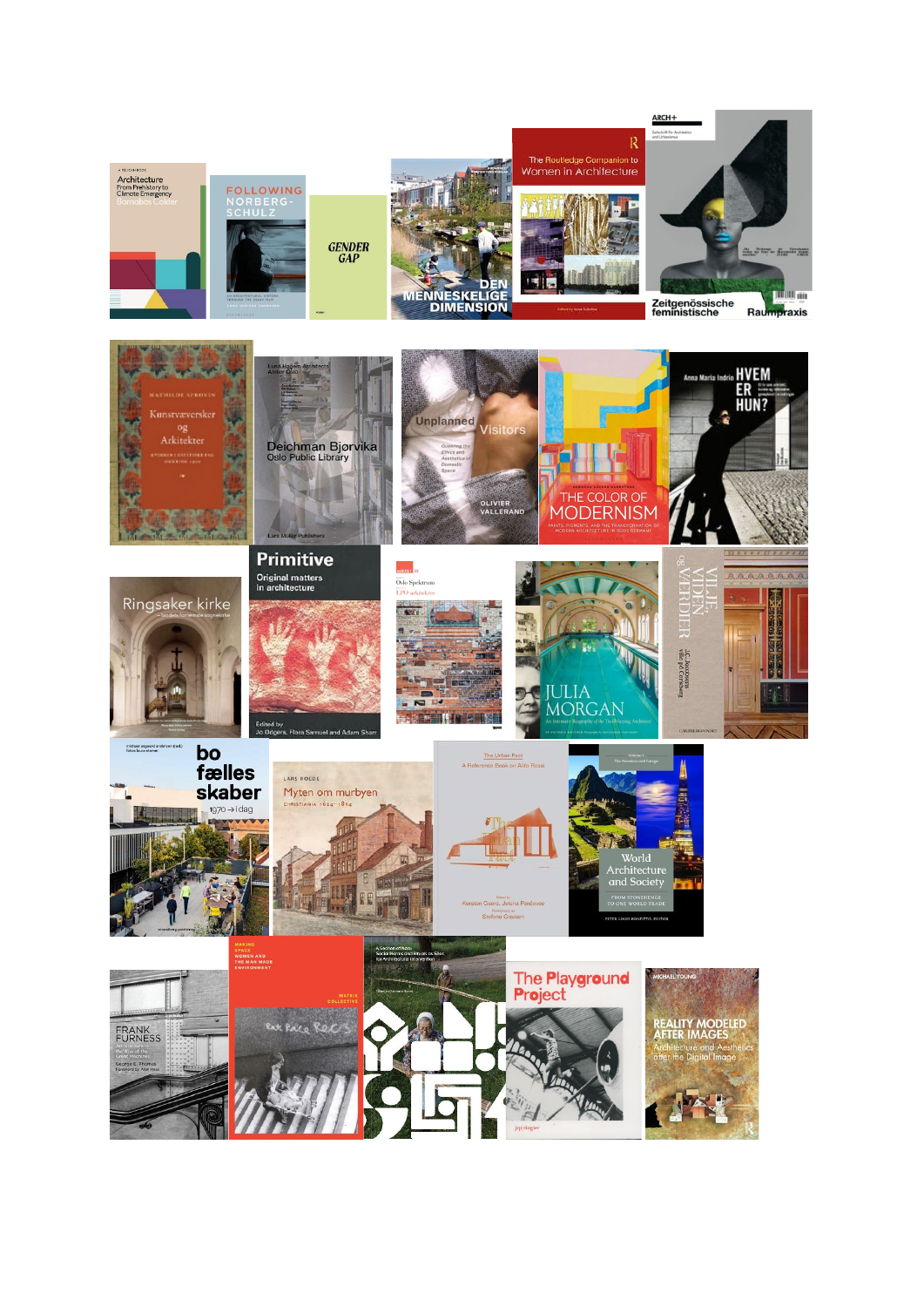## Arkitektur

## *Klikk på tittelen for å se plassering i biblioteket*

- [Asgaard Andersen, Michael. Bofælle](https://bibsys-almaprimo.hosted.exlibrisgroup.com/permalink/f/1n8chvd/BIBSYS_ILS71644333950002201)*sskaber: 1970 til i dag*. København: Strandberg, 2021.
- Andersen, Anna Ulrikke. *Following Norberg-Schulz: an architectural history through the essay film*. London: Bloomsbury Visual Arts, 2022.
- Andreini, Laura. *Gender gap*[. Florence: Forma Edizioni, 2022.](https://bibsys-almaprimo.hosted.exlibrisgroup.com/permalink/f/1n8chvd/BIBSYS_ILS71643568180002201)
- ARCH Verlag GmbH. *[Zeitgenössische feministische raumpraxis](https://bibsys-almaprimo.hosted.exlibrisgroup.com/permalink/f/1n8chvd/BIBSYS_ILS71642810430002201)*. Berlin: Arch, 2022.
- Barnstone, Deborah Ascher. *[The color of modernism: paints, pigments, and the transformation of](https://bibsys-almaprimo.hosted.exlibrisgroup.com/permalink/f/1n8chvd/BIBSYS_ILS71643528200002201)  modern architecture in 1920s Germany*[. London: Bloomsbury Visual Arts, 2022.](https://bibsys-almaprimo.hosted.exlibrisgroup.com/permalink/f/1n8chvd/BIBSYS_ILS71643528200002201)
- Bengtsson, Arvid. *[Environmental planning for children's play](https://bibsys-almaprimo.hosted.exlibrisgroup.com/permalink/f/1n8chvd/BIBSYS_ILS71507305190002201)*. London: Crosby Lockwood, 1970.
- Bonfitto, Peter Louis, red. *[World architecture and society: from Stonehenge to one World Trade Center](https://bibsys-almaprimo.hosted.exlibrisgroup.com/permalink/f/1n8chvd/BIBSYS_ILS71647071360002201)  [2 bind]*[. Santa Barbara: ABC-Clio, 2021](https://bibsys-almaprimo.hosted.exlibrisgroup.com/permalink/f/1n8chvd/BIBSYS_ILS71647071360002201)
- Borasi, Giovanna, red. *[A section of now: social norms and rituals as sites for architectural](https://bibsys-almaprimo.hosted.exlibrisgroup.com/permalink/f/1n8chvd/BIBSYS_ILS71645374070002201)  intervention*[. Leipzig: Spector Books, 2022.](https://bibsys-almaprimo.hosted.exlibrisgroup.com/permalink/f/1n8chvd/BIBSYS_ILS71645374070002201)
- Burkhalter, Gabriela, red. *The Playground project*[. Zürich: JRP Ringier Kunstverlag, 2018.](https://bibsys-almaprimo.hosted.exlibrisgroup.com/permalink/f/17b6085/BIBSYS_ILS71641499790002201)
- Burkhalter, Gabriela, red. *The Playground project*[. Lund: Lunds Konsthall, 2022.](https://bibsys-almaprimo.hosted.exlibrisgroup.com/permalink/f/17b6085/BIBSYS_ILS71643847950002201)
- [Bø, Ragnhild M., Kjartan Hauglid og Morten Stige.](https://bibsys-almaprimo.hosted.exlibrisgroup.com/permalink/f/1n8chvd/BIBSYS_ILS71639505530002201) *Ringsaker kirke: landets fornemste sognekirke*. [Oslo: Novus forlag, 2021.](https://bibsys-almaprimo.hosted.exlibrisgroup.com/permalink/f/1n8chvd/BIBSYS_ILS71639505530002201)
- Calder, Barnabas. *[Architecture: from prehistory to climate emergency](https://bibsys-almaprimo.hosted.exlibrisgroup.com/permalink/f/17b6085/BIBSYS_ILS71617513340002201)*. London: Pelican Books, 2021.
- Ellefsen, Halvor Weider og Karl Otto Ellefsen. *[Project Oslo Spektrum, Architect LPO Arkitekter](https://bibsys-almaprimo.hosted.exlibrisgroup.com/permalink/f/1n8chvd/BIBSYS_ILS71605706860002201)*. Vol. 22. [AsBUILT. Oslo: Pax, 2020.](https://bibsys-almaprimo.hosted.exlibrisgroup.com/permalink/f/1n8chvd/BIBSYS_ILS71605706860002201)
- Geers, Kersten, Jelena Pančevac, red. *[The urban fact: a reference book on Aldo Rossi](https://bibsys-almaprimo.hosted.exlibrisgroup.com/permalink/f/1n8chvd/BIBSYS_ILS71643626650002201)*. Cologne: [Walther & Franz Koenig, 2021.](https://bibsys-almaprimo.hosted.exlibrisgroup.com/permalink/f/1n8chvd/BIBSYS_ILS71643626650002201)
- Gehl, Ingrid, red. *Den menneskelige dimension*[. København: Bokværket Arkitektens Forlag, 2021.](https://bibsys-almaprimo.hosted.exlibrisgroup.com/permalink/f/1n8chvd/BIBSYS_ILS71641530940002201)
- Müller, Lars, red. *[Deichman Bjørvika: Oslo public library: Lundhagem and Atelier Oslo Architects](https://bibsys-almaprimo.hosted.exlibrisgroup.com/permalink/f/1n8chvd/BIBSYS_ILS71633667180002201)*. [Zurich: Lars Muller Publishers, 2021.](https://bibsys-almaprimo.hosted.exlibrisgroup.com/permalink/f/1n8chvd/BIBSYS_ILS71633667180002201)
- Hvidtfeldt Nielsen, Kristian, red. *Vilje, viden og værdier: J.C. Jacobsens villa på Carlsberg*. København: Strandberg, 2022
- Indrio, Anna Maria. *[Hvem er hun?: et liv som arkitekt, kvinde og indvandrer, genoplevet i erindringen](https://bibsys-almaprimo.hosted.exlibrisgroup.com/permalink/f/1n8chvd/BIBSYS_ILS71645081170002201)*. [København: Vandkunsten, 2021.](https://bibsys-almaprimo.hosted.exlibrisgroup.com/permalink/f/1n8chvd/BIBSYS_ILS71645081170002201)